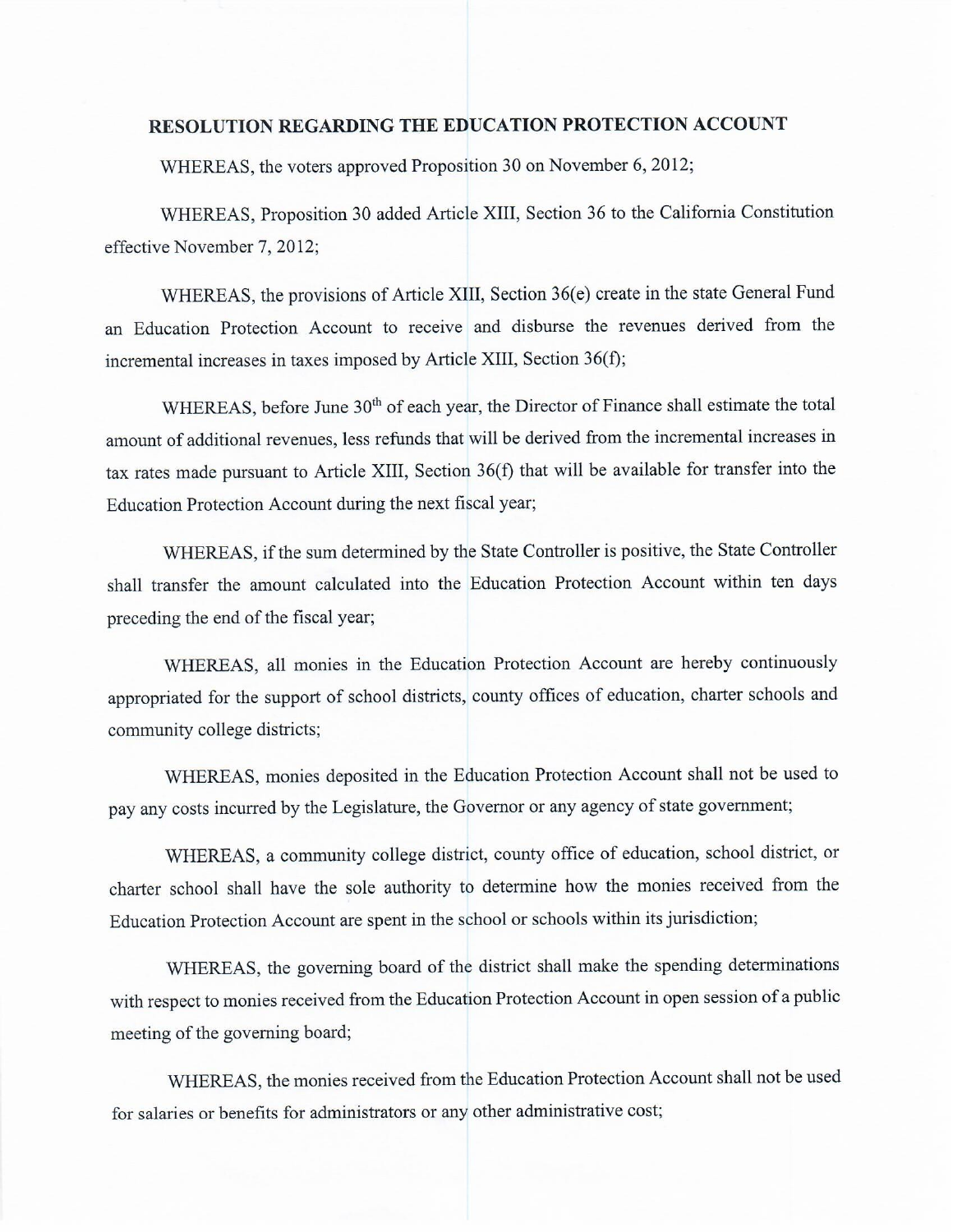WHEREAS, each community college district, county office of education, school district and charter school shall annually publish on its Internet website an accounting of how much money was received from the Education Protection Account and how that money was spent;

WHEREAS, the annual independent financial and compliance audit required of community college districts, county offices of education, school districts and charter schools shall ascertain and verify whether the funds provided from the Education Protection Account have been properly disbursed and expended as required by Article XIII, Section 36 of the California Constitution:

WHEREAS, expenses incurred by community college districts, county offices of education, school districts and charter schools to comply with the additional audit requirements of Article XIII, Section 36 may be paid with funding from the Education Protection Act and shall not be considered administrative costs for purposes of Article XIII, Section 36.

NOW, THEREFORE, IT IS HEREBY RESOLVED:

 $\overline{1}$ . The monies received from the Education Protection Account shall be spent as required by Article XIII, Section 36 and the spending determinations on how the money will be spent shall be made in open session of a public meeting of the governing board of IQ Academy California - Los Angeles;

 $\overline{2}$ In compliance with Article XIII, Section  $36(e)$ , with the California Constitution, the governing board of the IQ Academy California – Los Angeles has determined to spend the monies received from the Education Protection Act on certificated teacher salaries and benefits, facilities, rents, leases, maintenance and operations, 1% oversight, and special education instruction services.

Voice Vote:

ý

| Ayes: |                                   | No: |  |
|-------|-----------------------------------|-----|--|
| Date: | September 8, 2021                 |     |  |
|       | Certification of Board Secretary: |     |  |
|       |                                   |     |  |